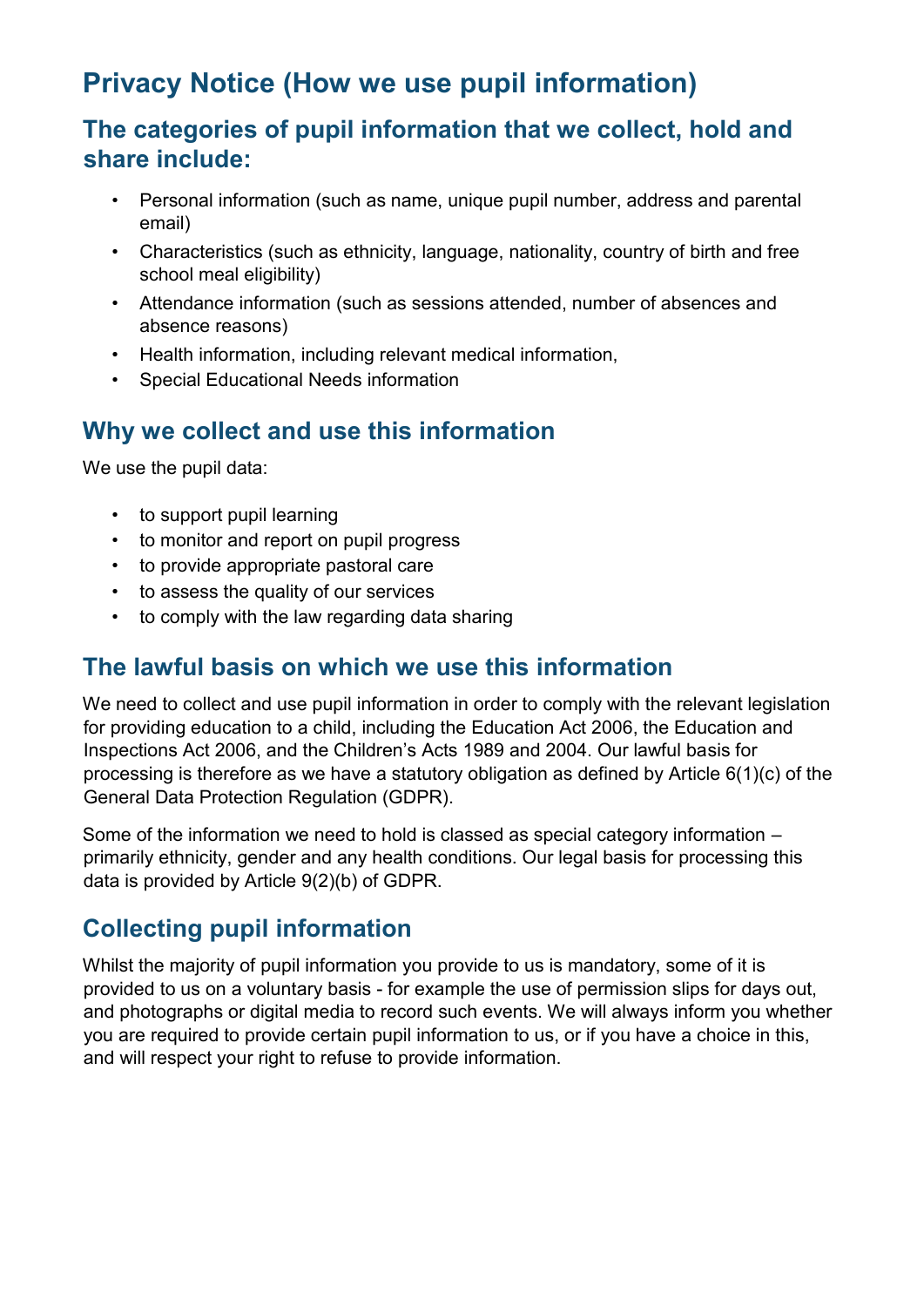## **Storing pupil data**

We hold your main education records securely until you reach the age of 25, after which they are safely destroyed.

All information is held securely with physical, organisational and electronic access controls to safeguard the information both at rest and when in transit.

## **Who we share pupil information with**

We routinely share pupil information with:

- schools that the pupils attend after leaving us
- our local authority, Sunderland City Council
- the Department for Education (DfE)
- school nurse, NHS
- Multi Academy Trusts (MATs)
- Messaging service to parents
- Exam boards
- Capita/Sims pupil data base
- Parent pay
- Careers & NEET Service

#### **Why we share pupil information**

We do not share information about our pupils with anyone without consent unless the law and our policies require or allow us to do so. We will always seek your positive consent to share information if there is no legal basis to share.

We share pupils' data with the Department for Education (DfE) on a statutory basis. This

We are required to share information about our pupils with the (DfE) under regulation 5 of The Education (Information About Individual Pupils) (England) Regulations 2013.

#### **Data collection requirements:**

To find out more about the data collection requirements placed on us by the Department for Education (for example; via the school census) go to https://www.gov.uk/education/datacollection-and-censuses-for-schools.

### **Youth support services**

#### **Pupils aged 13+**

Once our pupils reach the age of 13, we also pass pupil information to our local authority and / or provider of youth support services as they have responsibilities in relation to the education or training of 13-19 year olds under section 507B of the Education Act 1996.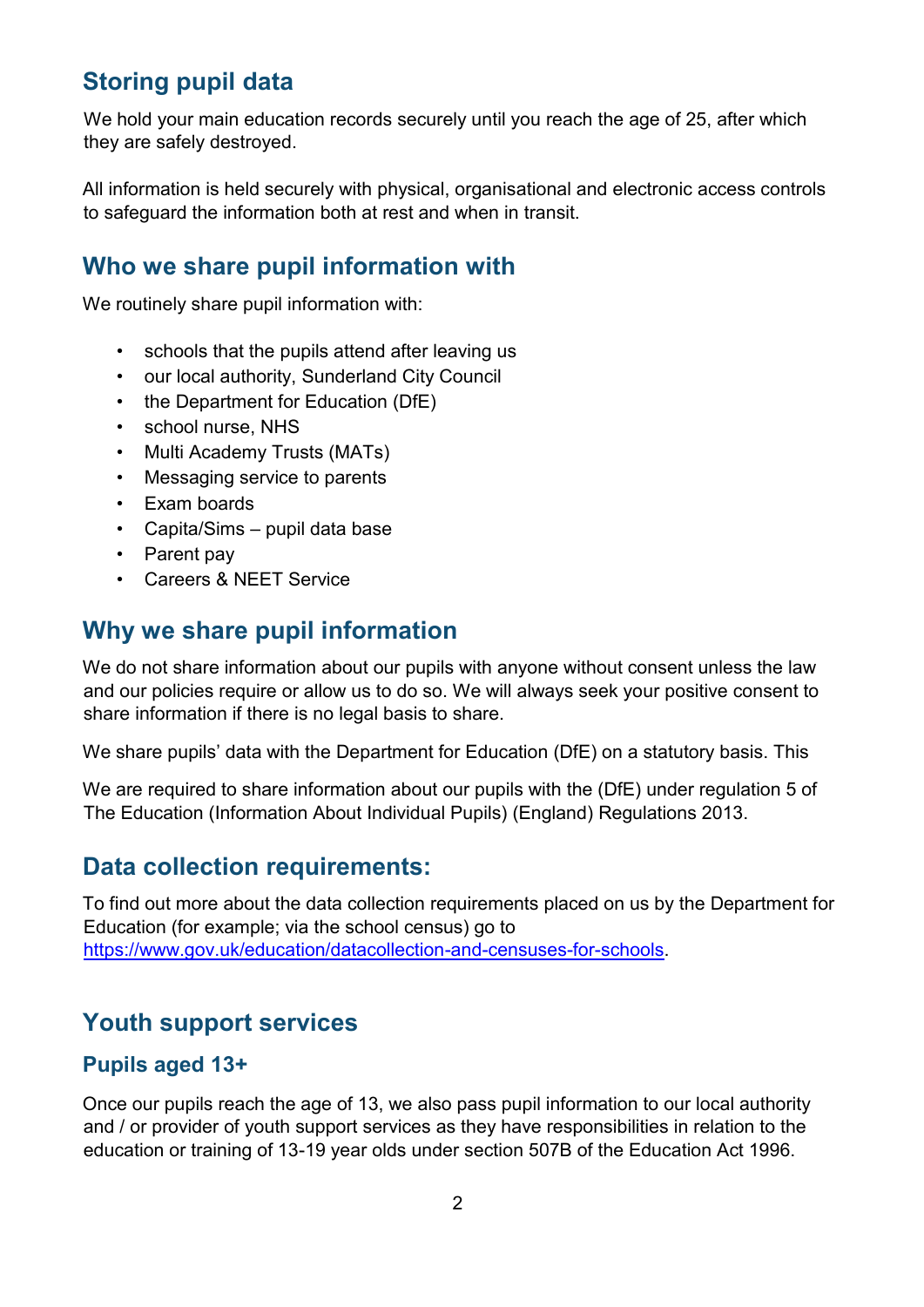This enables them to provide services as follows:

- youth support services
- careers advisers

A parent or guardian can request that **only** their child's name, address and date of birth is passed to their local authority or provider of youth support services by informing us. This right is transferred to the child / pupil once he/she reaches the age 16.

#### **Pupils aged 16+**

We will also share certain information about pupils aged 16+ with our local authority and / or provider of youth support services as they have responsibilities in relation to the education or training of 13-19 year olds under section 507B of the Education Act 1996.

This enables them to provide services as follows:

- post-16 education and training providers
- youth support services
- careers advisers

For more information about services for young people, please visit: <https://www.togetherforchildren.org.uk/careers-and-NEET-service>

## **The National Pupil Database (NPD)**

The NPD is owned and managed by the Department for Education and contains information about pupils in schools in England. It provides invaluable evidence on educational performance to inform independent research, as well as studies commissioned by the Department. It is held in electronic format for statistical purposes. This information is securely collected from a range of sources including schools, local authorities and awarding bodies.

We are required by law, to provide information about our pupils to the DfE as part of statutory data collections such as the school census and early years' census. Some of this information is then stored in the NPD. The law that allows this is the Education (Information About Individual Pupils) (England) Regulations 2013.

To find out more about the NPD, go to https://www.gov.uk/government/publications/national-pupil-database-user-guideandsupporting-information.

The department may share information about our pupils from the NPD with third parties who promote the education or well-being of children in England by:

- conducting research or analysis
- producing statistics
- providing information, advice or guidance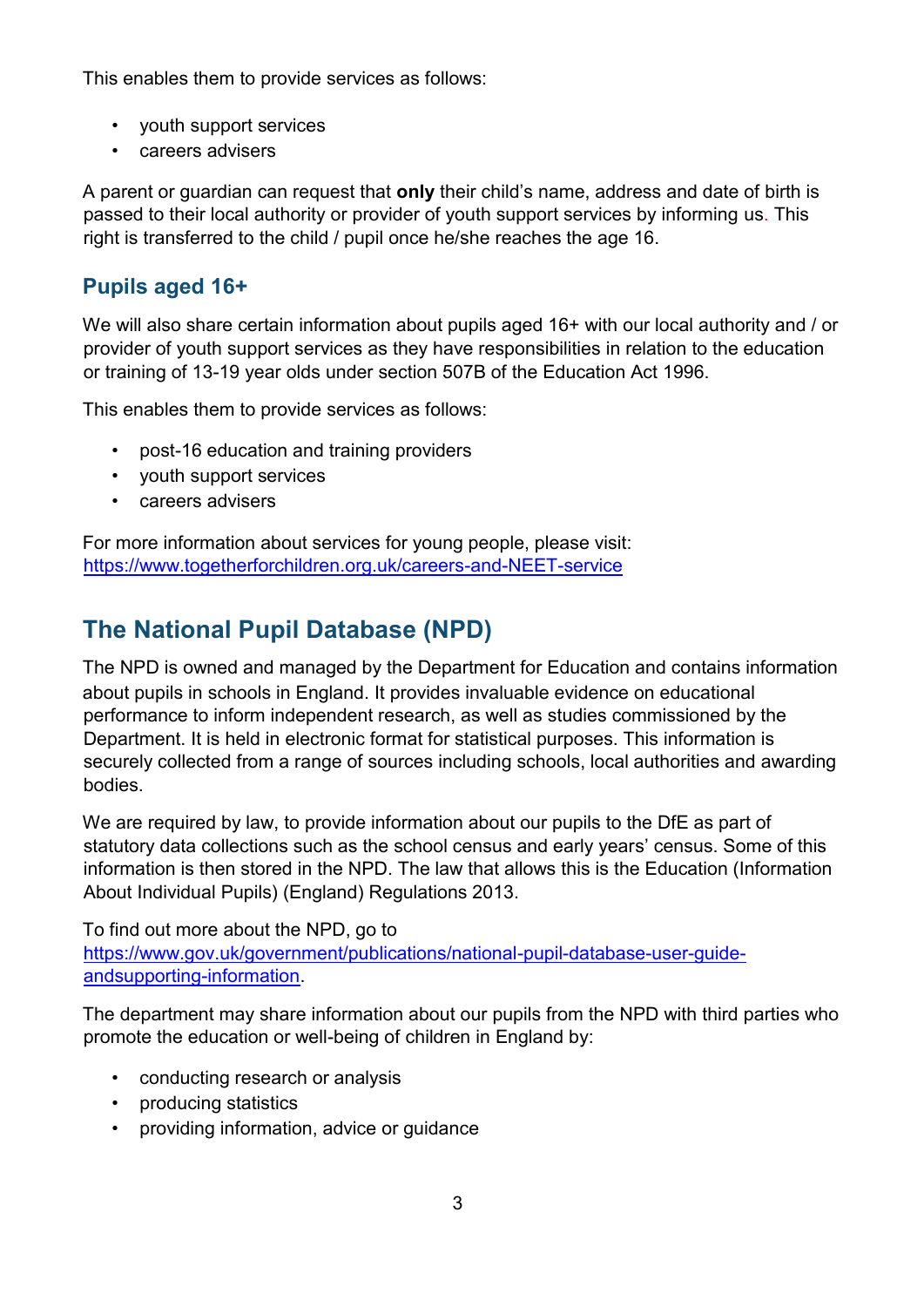The Department has robust processes in place to ensure the confidentiality of our data is maintained and there are stringent controls in place regarding access and use of the data. Decisions on whether DfE releases data to third parties are subject to a strict approval process and based on a detailed assessment of:

- who is requesting the data
- the purpose for which it is required
- the level and sensitivity of data requested: and
- the arrangements in place to store and handle the data

To be granted access to pupil information, organisations must comply with strict terms and conditions covering the confidentiality and handling of the data, security arrangements and retention and use of the data.

For more information about the department's data sharing process, please visit: https://www.gov.uk/data-protection-how-we-collect-and-share-research-data

For information about which organisations the department has provided pupil information, (and for which project), please visit the following website: https://www.gov.uk/government/publications/national-pupil-database-requests-received

To contact DfE: https://www.gov.uk/contact-dfe

## **Requesting access to your personal data**

Under data protection legislation, parents and pupils have the right to request access to information about them that we hold. To make a request for your personal information, or to request access to your child's educational record, please contact the School.

You also have the right to:

- object to processing of personal data that is likely to cause, or is causing, damage or distress
- prevent processing for the purpose of direct marketing
- object to decisions being taken by automated means
- in certain circumstances, have inaccurate personal data rectified, blocked, erased or destroyed; and
- claim compensation for damages caused by a breach of the Data Protection Regulation

If you have a concern about the way we are collecting or using your personal data, we request that you raise your concern with us in the first instance. Alternatively, you can contact the Information Commissioner's Office at https://ico.org.uk/concerns/